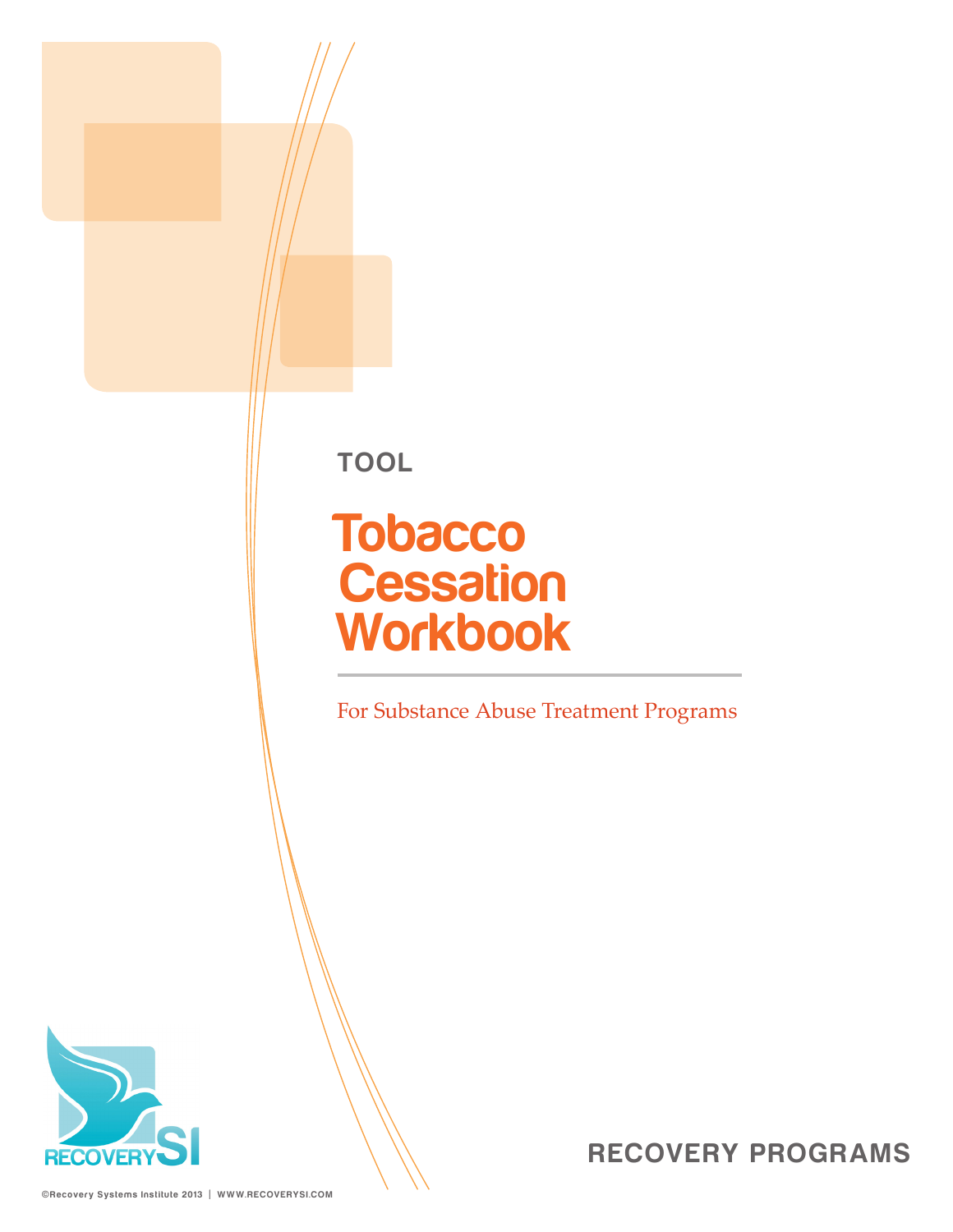# **Tobacco Cessation Workbook**



**The Tobacco Cessation Program is built on ten simple steps.**

- **1. Increase your awareness of how, when, and where you use tobacco.** Make a careful study of your habits and practices.
- **2. Examine your Personal History of involvement with tobacco.** Learn about its influence and progression over the years.
- **3. Identify the habits and rituals that have developed around your tobacco use.** These trigger craving and reinforce relapse.
- **4. Begin living one day at a time:** Develop a 24 hour approach to life during the next few months. Learn not to get ahead of yourself.
- **5. Gradually reduce your tobacco consumption to zero.** Use a medically-approved plan to detoxify yourself from tobacco. Aids and treatments can help. Continue making behavior changes throughout the quitting process.
- **6. Rearrange your lifestyle to support recovery:** Make specific changes that make it easier to live without tobacco. Remember, your lifestyle should promote your physical, spiritual, and psychological well-being.
- **7. Build new skills to reduce craving and anxiety.** Self-hypnosis and guided imagery can help regulate your emotions during this period of change. Exercise and healthy eating should be part of your recovery.
- **8. Build support:** Get a 'recovery buddy' and stay in touch.
- **9.** Avoid high-risk situations and people. Have alternatives close at hand when you can't avoid them altogether.
- **10. Carry the message.** Support others as they consider quitting.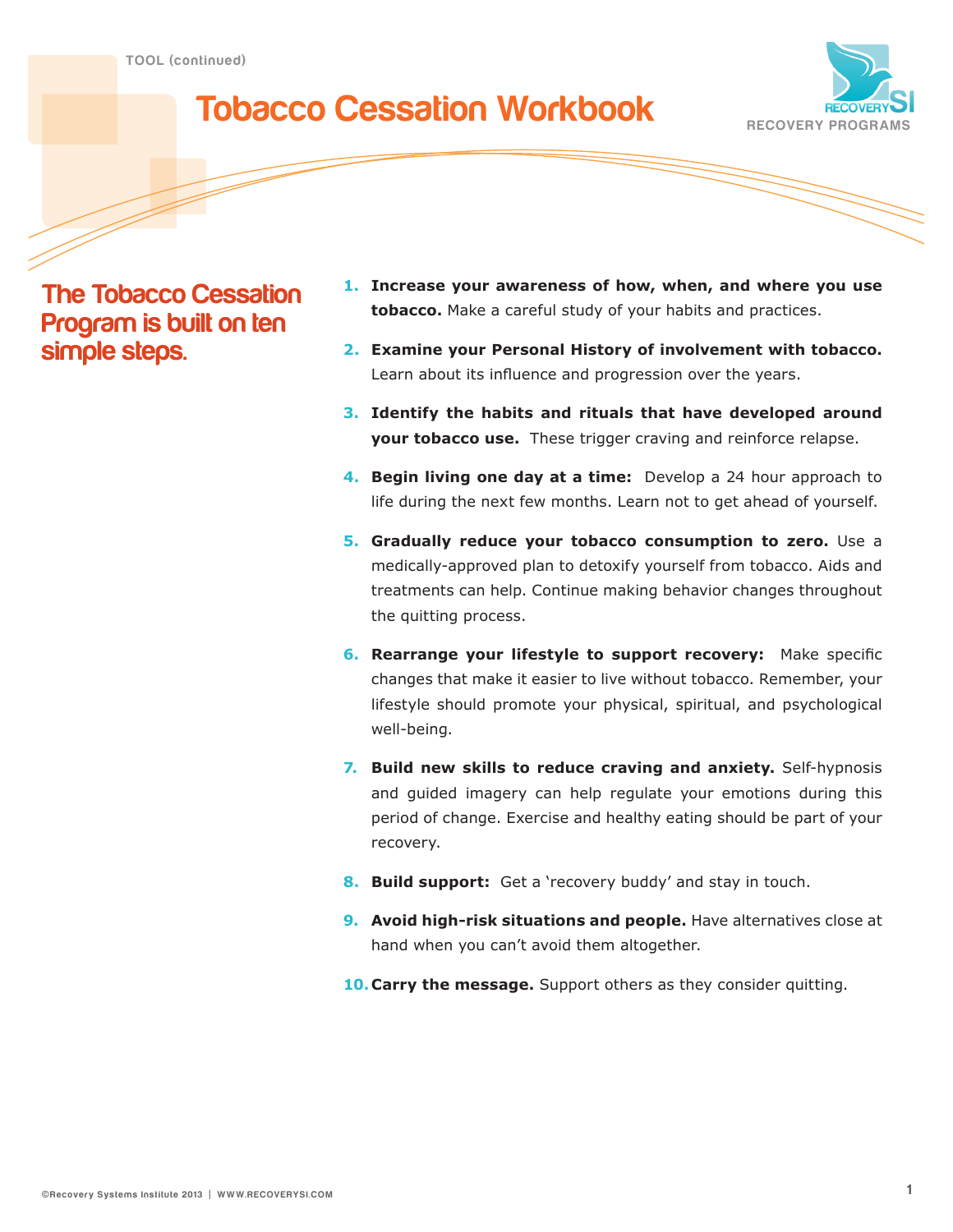### **Tobacco Cessation Workbook**



# **Step One: Awareness**

- **A. At present,** I use this amount per day:
- **B.** The time of day I use most heavily is:
- **C. I have my first** smoke of the day at (time):
- **D. The main reason** I use tobacco is:
- **E. The date** I would like to quit is:
- **F. Three fears** I have about quitting are:
	- **1.**
	- **2.**
	-
	- **3.**
- **G. The main reasons** I want to stop are:

#### **H. When I try to stop,** I feel: (check box)

- Depressed and Sad
- $\Box$  Can't relax  $\Box$  Irritable

decisions

- Frustrated **Easily upset**
- **Anxious Clenched jaw**
- Moody **Angry at others**
- **Angry at myself Impatient**
- Desire to escape Distracted
- Feeling of doom **Insecure**
- $\Box$  Can't stop worrying  $\Box$  Temper outbursts
- **O** Unhappy **C** Hyperactive
- Suspiciousness **D** Despair
- **Panicky Can't make**
- $\Box$  Lost confidence  $\Box$  Headaches
- **O** Insomnia **C** Nightmares
- Nervous and Lack energy
- $\Box$  Hopelessness  $\Box$  Fear of future
- **O** Craving **Craving Craving Craving Craving Craving Craving Craving Craving Craving Craving Craving Craving Craving Craving Craving Craving Craving Craving Craving Craving Craving Craving Craving Craving Craving Craving C**
- □ Scattered
- **I. Which of the above** are you *most* concerned about? Can you explain why?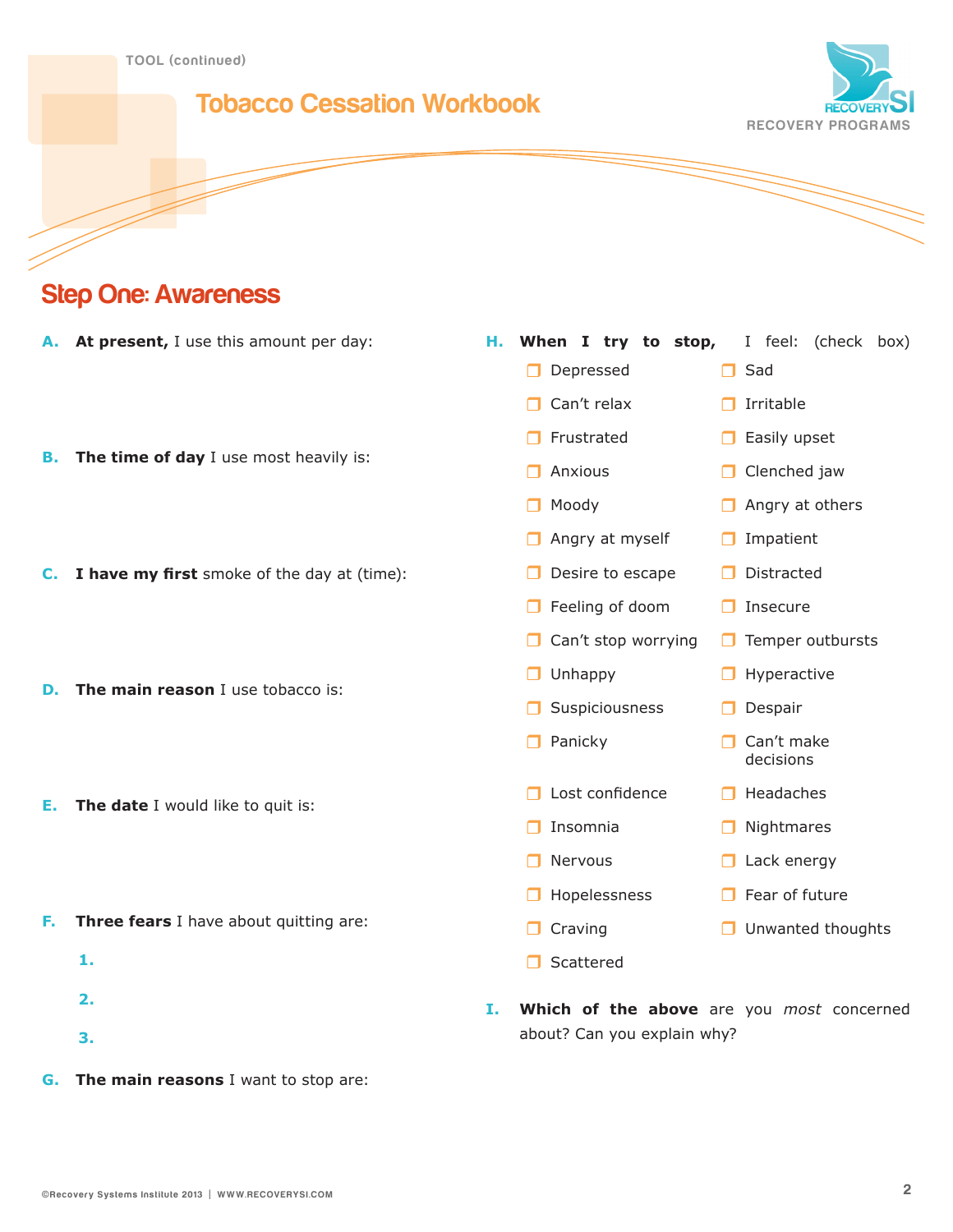**TOO L**





rite out (below and/or on a separate piece of paper) a personal history of your life as a tobacco user. Include the following information:

## **Step Two: Personal History**

- » **The age** at which you first experimented with tobacco
- » **The age** at which you became a regular user
- » **Why** you first used tobacco.
- » **Why** you became a regular tobacco user.
- » **Reasons** you continue to use tobacco.
- » **Previous attempts** you have made to quit.
- For how long were your attempts successful?
- Why did you start using tobacco again?
- Is there any reason that now is not a good time to quit?
- » **Who** (besides you) will benefit if you quit tobacco?
- What possible consequences of tobacco are most frightening to you?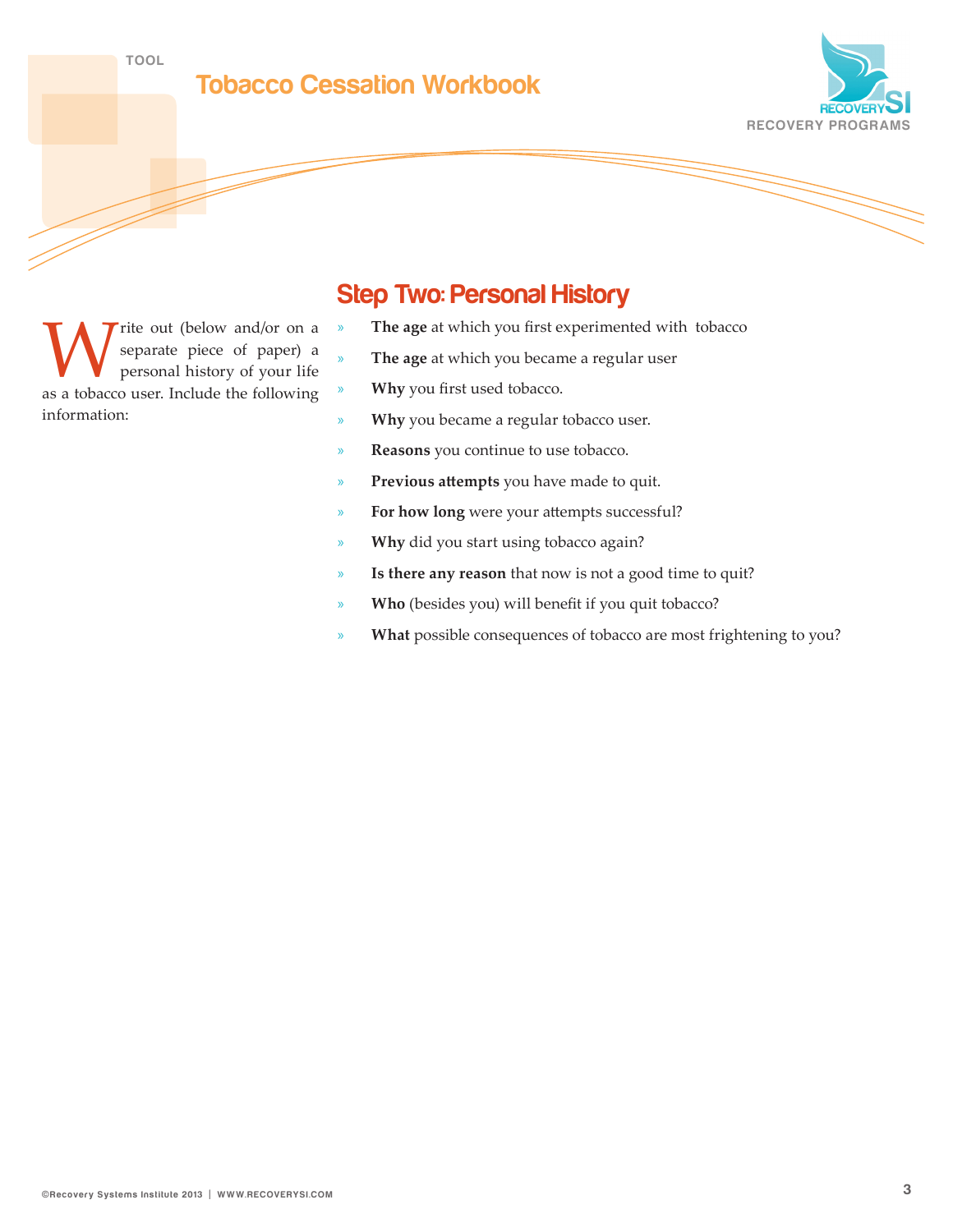### **Tobacco Cessation Workbook**



# **Step Three: Habits and Rituals**

**A. A) Describe the circumstances** in which you ordinarily reach for tobacco. Are there any stressors that seem to motivate you? Are there particular situations in which you feel you need to smoke or use tobacco? In which you feel more comfortable with tobacco than without? For instance:

| When I'm tired                    | When I'm sad                      | When I'm alone                    | When I'm anxious          |
|-----------------------------------|-----------------------------------|-----------------------------------|---------------------------|
| When I'm angry                    | When I feel frustrated            | When I'm upset                    | When I'm confused<br>П    |
| When I am hungry                  | After a meal                      | When I'm nervous                  | When I wake up<br>H       |
| When I am bored                   | When I am busy                    | When I'm moody                    | When I can't sleep<br>П   |
| When I'm with others<br>who smoke | When I have a drink of<br>alcohol | When I am having<br>coffee or tea | When I'm socializing<br>H |
|                                   |                                   |                                   | H                         |
|                                   |                                   |                                   |                           |

- **B. Do you use** a particular *brand* of tobacco? Have you switched brands during your life? What was your reason for switching? Does your brand have any special significance for you?
- **C. What are the first 3 words** that come to mind when you think of tobacco? Do you know why?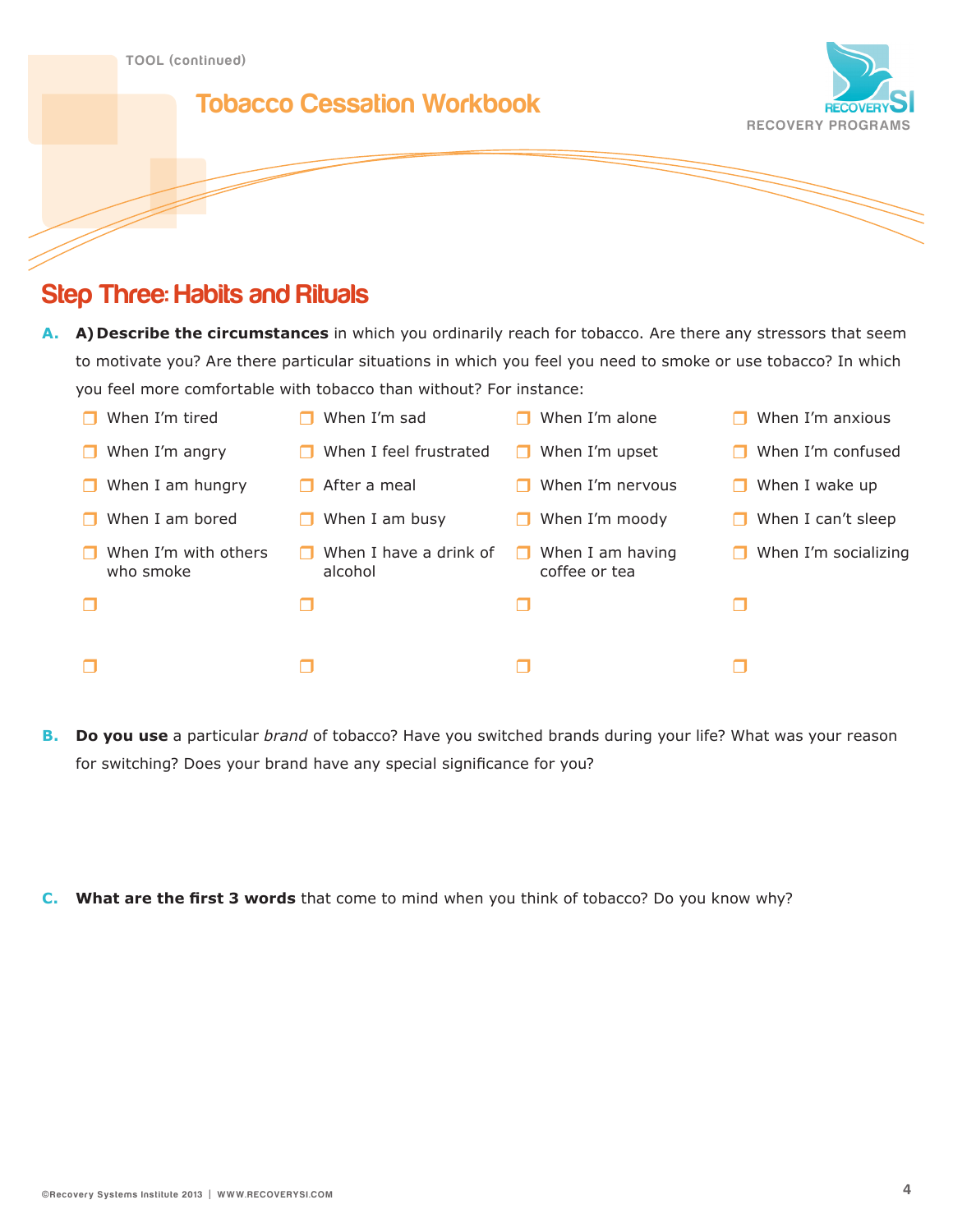

# **Step Four: The 24-Hour Plan**

**A. The Most Important** things I need to do stay away from cigarettes on a daily basis are: (Check all that apply)

| Talk to others when<br>I have a desire for a<br>cigarette | Be honest with others<br>about how I am doing | Be with supportive<br>people | Attend treatment<br>activities |
|-----------------------------------------------------------|-----------------------------------------------|------------------------------|--------------------------------|
| Proper rest/sleep                                         | Eat properly                                  | Avoid alcohol                | Talk with other people         |
| Control worry<br>H                                        | Avoid drugs                                   | Control fears                | $\Box$ Follow treatment plan   |
| Exercise                                                  | Stay busy                                     | Meditation/prayer            | Recognize trouble signs        |
| Remain hopeful                                            | Avoid anger                                   | Calm myself                  | Be patient with others         |
| Remember my illness                                       | H                                             |                              | - 1                            |

**B. The following** are useful slogans or affirmations. Define each one to the best of your understanding:

One Day at a Time

Live and Let Live

Easy Does It

Keep It Simple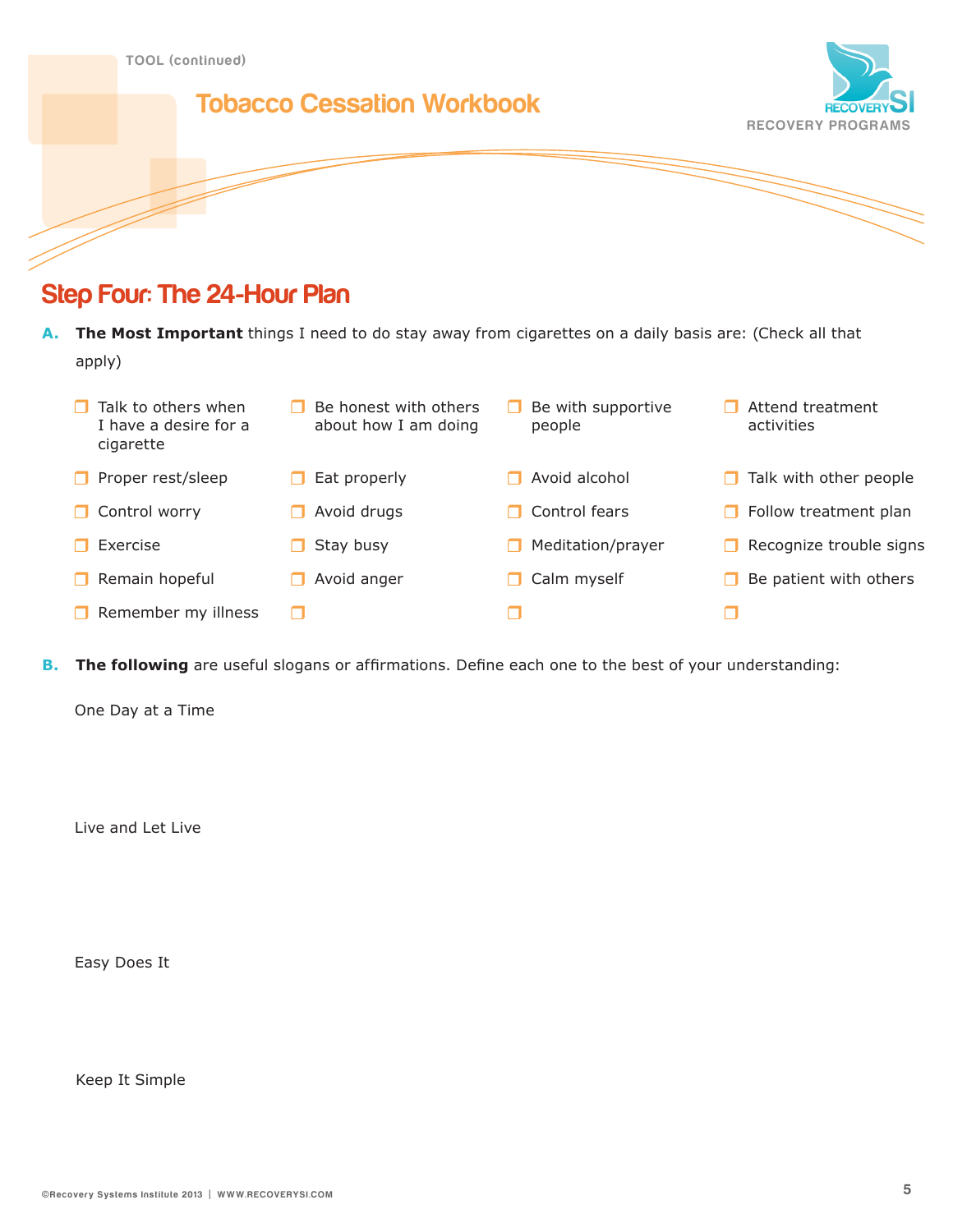

# **Tobacco Cessation Workbook**



# **Step Five: The Quit Plan**

Here is a simple method for gradually eliminating tobacco. It can be used along with medically-supervised program nicotine replacement therapy (gum or patch), or with alternative therapies such as acupuncture or hypnosis. It is designed to completely eliminate tobacco over a two week period.

Carry a chart with you (illustration below) and keep careful track of your consumption for three days. Use a new sheet every day and review it at day's end. Rate your desire for each cigarette on a scale of 1-10, with 10 being the strongest desire, and 1 representing very little or no desire for that cigarette.

#### **Tobacco Tracking**

#### **Today's Date:**

| Cigarette $\#$<br>today | <b>Time of Day</b> | What you were doing &<br>how you felt before | What you were doing &<br>how you felt after | How much you wanted<br>this cigarette (1-10) |
|-------------------------|--------------------|----------------------------------------------|---------------------------------------------|----------------------------------------------|
|                         |                    |                                              |                                             |                                              |
|                         |                    |                                              |                                             |                                              |
|                         |                    |                                              |                                             |                                              |
|                         |                    |                                              |                                             |                                              |
|                         |                    |                                              |                                             |                                              |
|                         |                    |                                              |                                             |                                              |
|                         |                    |                                              |                                             |                                              |
|                         |                    |                                              |                                             |                                              |
|                         |                    |                                              |                                             |                                              |
|                         |                    |                                              |                                             |                                              |
|                         |                    |                                              |                                             |                                              |
|                         |                    |                                              |                                             |                                              |

**You'll notice that certain cigarettes** are 'more important' to you than others. Those are the anchor cigarettes the ones that are most difficult to do without. We'll eliminate those last.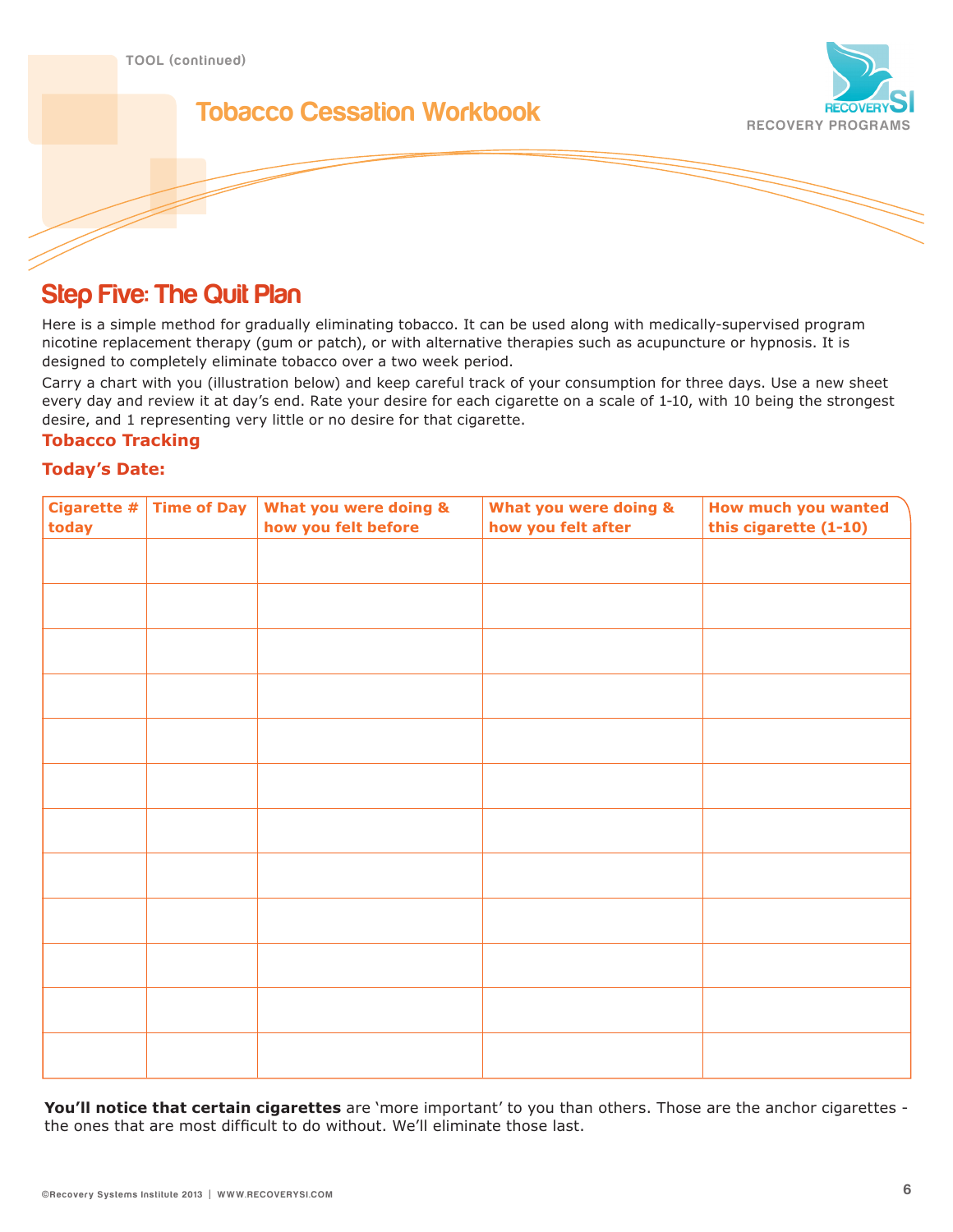### **Tobacco Cessation Workbook**



# **Step Five (continued)**

**After five days** of tracking, begin your cessation plan. Here's how it works:

- **1.** Eliminate any cigarettes you ordinarily rate as 1 or 2. Keep with this pattern for 4 days.
- **2.** Then, eliminate any cigarettes you rated as 3, 4, or 5. Keep this pattern for 4 days.
- **3.** Next, eliminate any cigarettes you rated as 6 or 7. Keep this pattern for 4 days.
- **4.** Eliminate any cigarettes you rated as 8 or 9. Keep this pattern for 4 days.
- **5.** Finally, eliminate any remaining cigarettes.

#### **Some Good Advice:**

**During this detoxification process,** many people find it helpful to interrupt habit patterns that are associated with smoking. For instance, after a meal, brush your teeth. When having coffee, don't sit - get up and walk around. Deep breathing exercises are helpful - the practice of deep inhalation and exhalation seems to relieve craving for a cigarette. Chewing sugar-free mints or even whole cloves can reduce craving for some folks. Others find aerobic exercise of great value.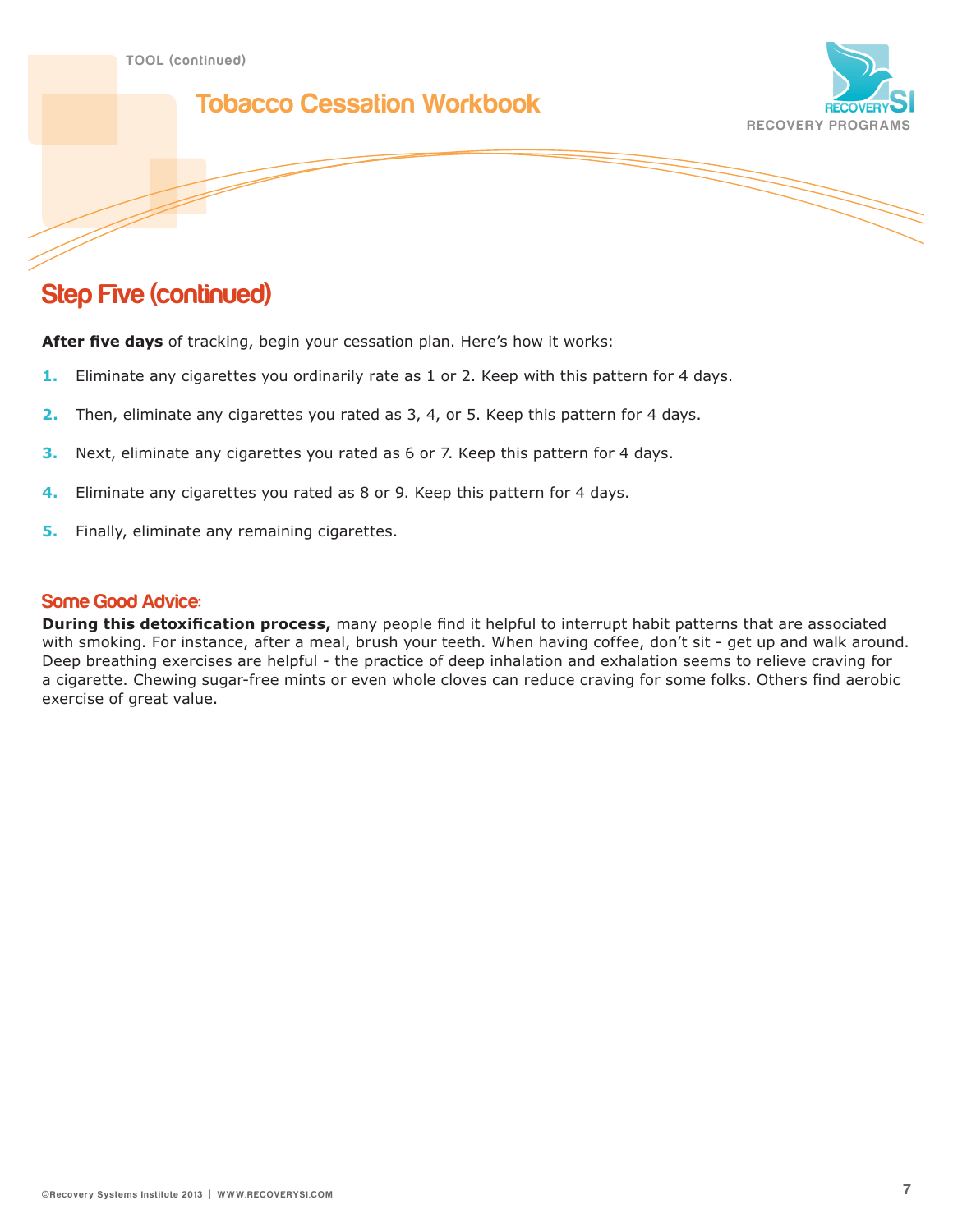

# **Step Six: Rearranging Your Lifestyle**

**A. Based on** your experience, would any of the following problems interfere with your success in staying off tobacco? If yes, write briefly how you would prevent it from interfering again.

| <b>Obstacle</b>                                        | <b>How I Can Address It Without Smoking</b> |
|--------------------------------------------------------|---------------------------------------------|
| Daily stress                                           |                                             |
| Occasional periods of high stress<br>or worry          |                                             |
| Friends or others who smoke<br>around me               |                                             |
| Habits like after meals, with<br>smoking friends, etc. |                                             |
| Other (describe)                                       |                                             |

**B.** Write out, in your own words, a statement of commitment to quitting smoking. Describe what you are willing to do in order to be successful. Share it with your counselor. Then sign it and have your counselor sign as a witness. (You can use the back of this sheet if needed.)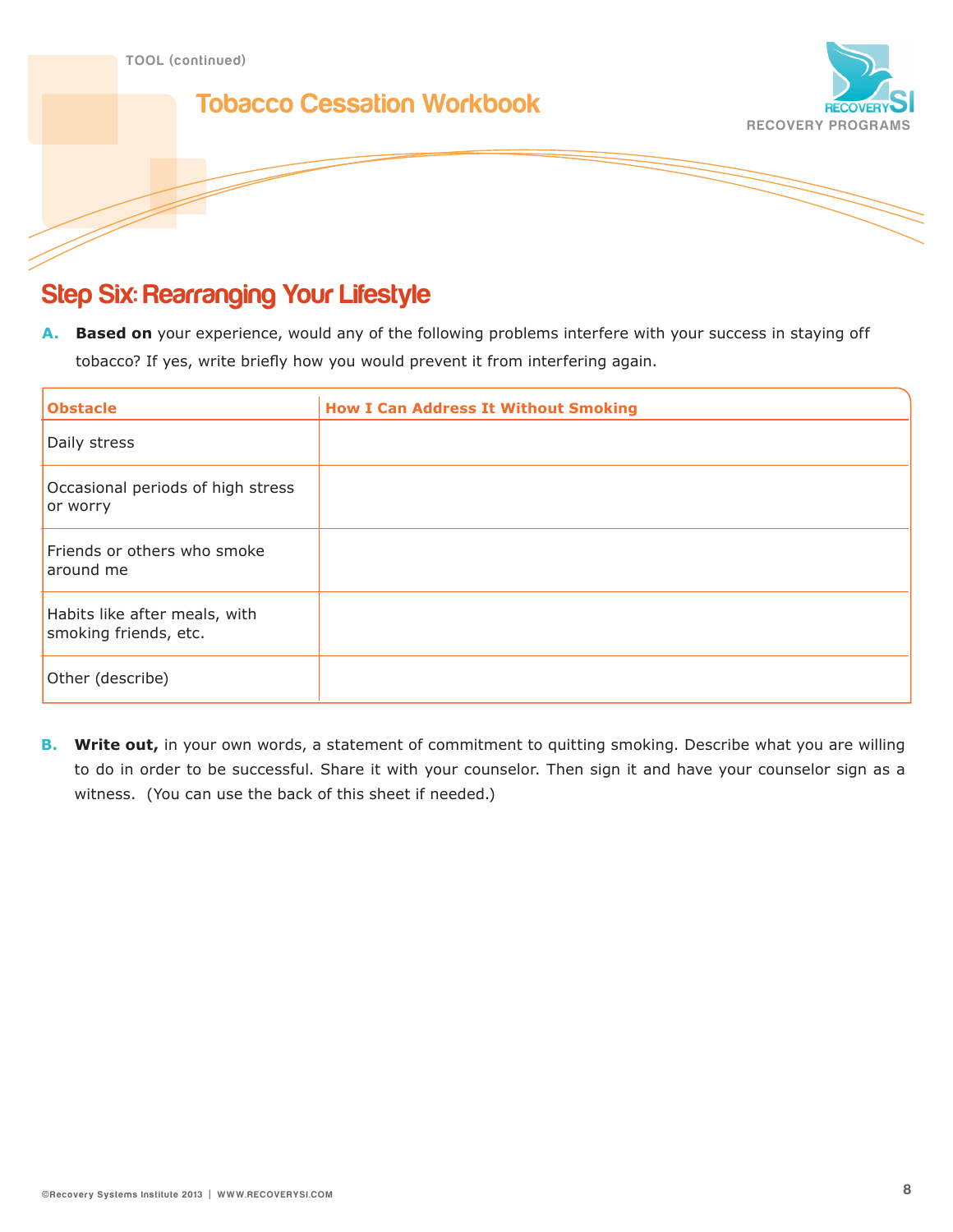# **Tobacco Cessation Workbook**



# **Step Seven: Skills for Reducing Craving**

- **A. Which Symptoms** of craving have you experienced? (Check your choices)
	- Vivid dreams about tobacco
- **Automatically** reaching for a cigarette
- Intrusive thoughts  $\Box$  Physical discomfort
- $\Box$  Easily agitated  $\Box$  Easily frustrated
- $\Box$  Preoccupation with cigarettes
- Shortness of temper
- Clenched teeth

#### **B. How to relieve** craving in six easy steps:

- **1.** *Assume a relaxing position.* This usually means seated, eyes closed, both feet flat on the floor, and hands palm-down on each thigh.
- **2.** *Take a deep breath,* hold for a count of three, then release slowly over a count of six until your lungs are empty. Repeat five times.
- **3.** *Picture a stop sign.* Imagine yourself coming to a full stop as you approach the sign.
- **4.** *Give yourself positive suggestions.* For instance, tell yourself you will have something like a stick of gum, a mint, candy, or other tobacco substitute. Remind yourself how well you're doing and how

you are finally achieving a goal. Tell yourself that you will feel much better shortly, because cravings always pass. Say to yourself, "my body will soon realize that it doesn't need cigarettes." Focus on some benefit associated with not smoking, such as more money, better health, better-tasting food, etc.

- **5.** *Get up and walk* for two to four minutes.
- **6.** *Go back to what you were doing.* Don't worry about having had a craving. It's natural for this period in your recovery. Craving always goes away.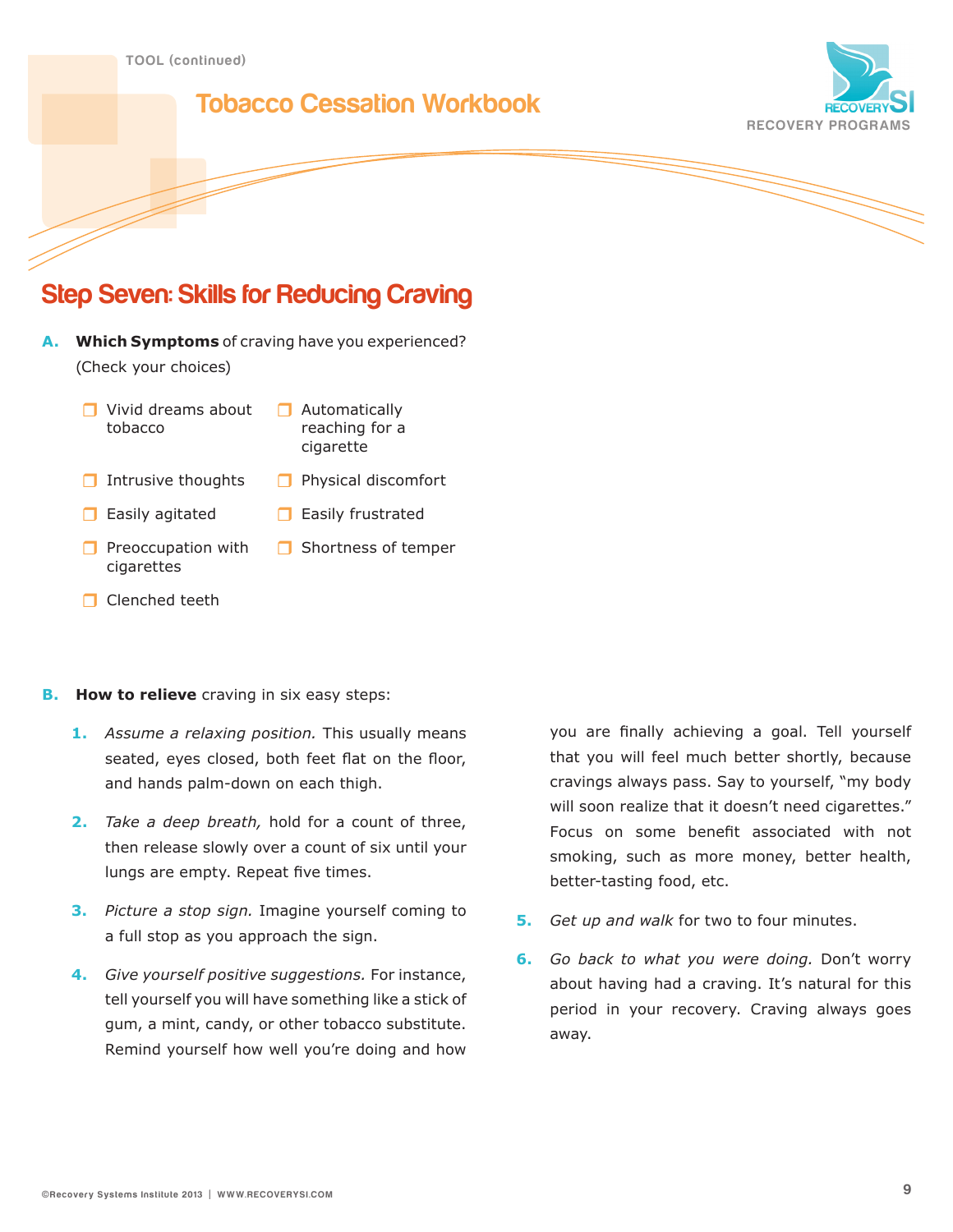

# **Step Eight: Build Support**

**3.**

- **A. What do you see** las the main dangers to your recovery from smoking?
	- **1. 2.**
- **B.** How could having a 'recovery buddy' to provide support, help you avoid relapse?

**C. Who do you think** would make a good non-smoking 'recovery buddy' for you? Why?

**D.** Make an agreement to call this person if you are thinking of relapsing to tobacco.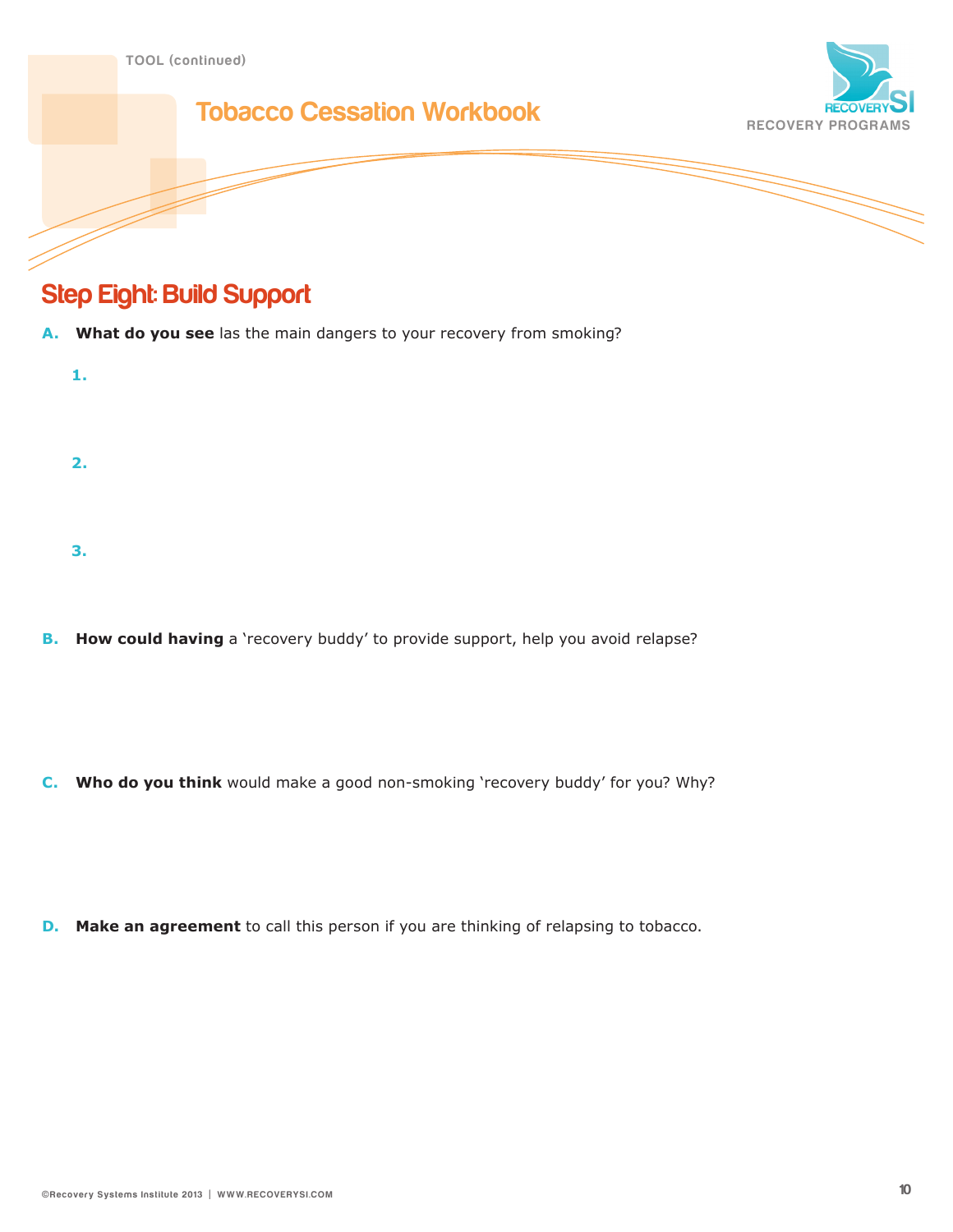| <b>TOOL</b> | <b>Tobacco Cessation Workbook</b> |                          |
|-------------|-----------------------------------|--------------------------|
|             |                                   | <b>RECOVERYO</b>         |
|             |                                   | <b>RECOVERY PROGRAMS</b> |
|             |                                   |                          |

# **Step Nine: Slippery Conditions**

| Name five high-risk situations in which you might have a tendency to relapse:<br>1.   |
|---------------------------------------------------------------------------------------|
| 2.                                                                                    |
| 3.                                                                                    |
| 4.                                                                                    |
| 5.                                                                                    |
| Write briefly how you would handle each of the above without returning to cigarettes: |

| <b>THE OFFICITY LIGHT YOU WOULD LIGHTER COULD AT A COUNCY WILL FOUL LIGHT III IN 10 CINGLE</b> |  |  |
|------------------------------------------------------------------------------------------------|--|--|
|                                                                                                |  |  |
|                                                                                                |  |  |

| . . |  |  |  |
|-----|--|--|--|
|     |  |  |  |

| 3. |  |  |  |
|----|--|--|--|
|    |  |  |  |
| 4  |  |  |  |

| ь |  |  |  |
|---|--|--|--|